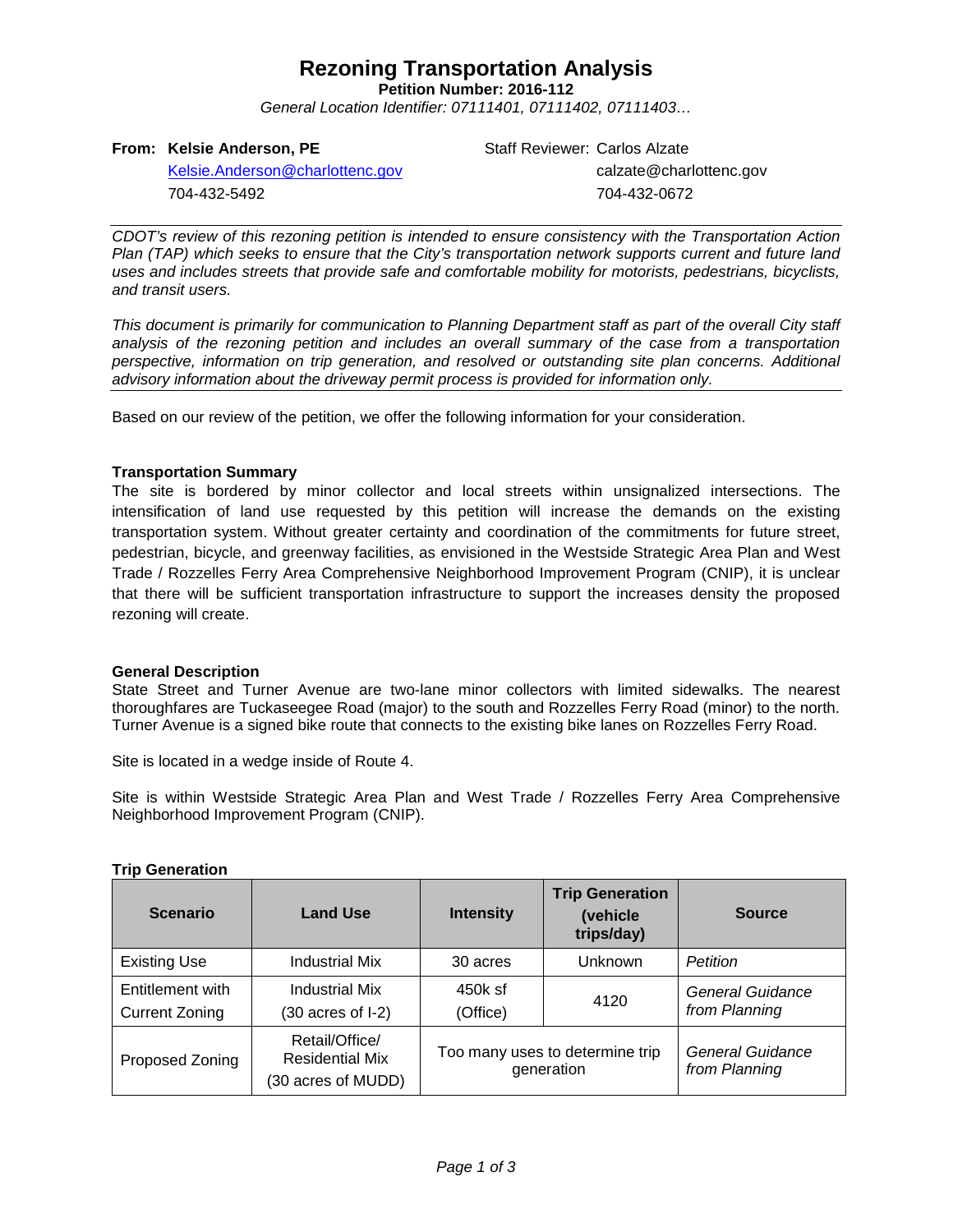### **Rezoning Transportation Analysis**

**Petition Number: 2016-112**

*General Location Identifier: 07111401, 07111402, 07111403…*

**Resolved Issues** N/A

### **Outstanding Issues**

Conventional application of the requested zoning district may not accomplish the transportation goals described in the Westside Strategic Area Plan and West Trade / Rozzelles Ferry Area Comprehensive Neighborhood Improvement Program (CNIP). The following are specific concerns:

- 1. Without specific commitment to reserve right of way and/or implement envisioned streetscape and parallel greenway projects, the additional vehicle trips potentially generated by this site may disturb the shared-use/multimodal character of the surrounding local streets (e.g. Turner Avenue, a signed bicycle route) thereby removing existing bicycle connectivity.
- 2. It cannot be confirmed that the internal site layout will recognize and align with identified (but not constructed) street network (e.g. Chamberlain and Stewart).
- 3. Without specific commitment to MUDD streetscape requirements along existing streets, reuse of existing buildings can preclude identified and committed streetscape projects.
- 4. Without specific commitment to turn lane and pedestrian crossing improvements, the intersections that lead directly to the site (Turner Avenue at Rozzelles Ferry Road and at State Street) are likely not adequate to support the development intensity of the proposed district.
- 5. A traffic impact study (TIS) may be required. More information on proposed land uses is needed to make this determination.

### **Advisory Information**

The following are requirements of the developer that must be satisfied prior to driveway permit approval. We recommend that the petitioner reflect these on the rezoning plan as-appropriate.

- 1. The setback for this district is measured from the back of the existing or future curbline as determined by CDOT and Planning during the permitting process.
- 2. According to the City of Charlotte's Driveway Regulations, CDOT has the authority to regulate/approve all private street/driveway and public street connections to the right-of-way of a street under the regulatory jurisdiction of the City of Charlotte.
- 3. Adequate sight triangles must be reserved at the existing/proposed street entrance(s). Two 35' x 35' sight triangles (and two 10' x 70' sight triangles on North Carolina Department of Transportation on NCDOT maintained streets) are required for the entrance(s) to meet requirements. All proposed trees, berms, walls, fences, and/or identification signs must not interfere with sight distance at the entrance(s). Such items should be identified on the site plan.
- 4. The proposed driveway connection(s) to public streets will require a driveway permit(s) to be submitted to CDOT (and the North Carolina Department of Transportation on NCDOT maintained streets) for review and approval. The exact driveway location(s) and type/width of the driveway(s) will be determined by CDOT during the driveway permit process. The locations of the driveway(s) shown on the site plan are subject to change in order to align with driveway(s) on the opposite side of the street and comply with City Driveway Regulations and the City Tree Ordinance.
- 5. All proposed commercial driveway connections to a future public street will require a driveway permit to be submitted to CDOT for review and approval.